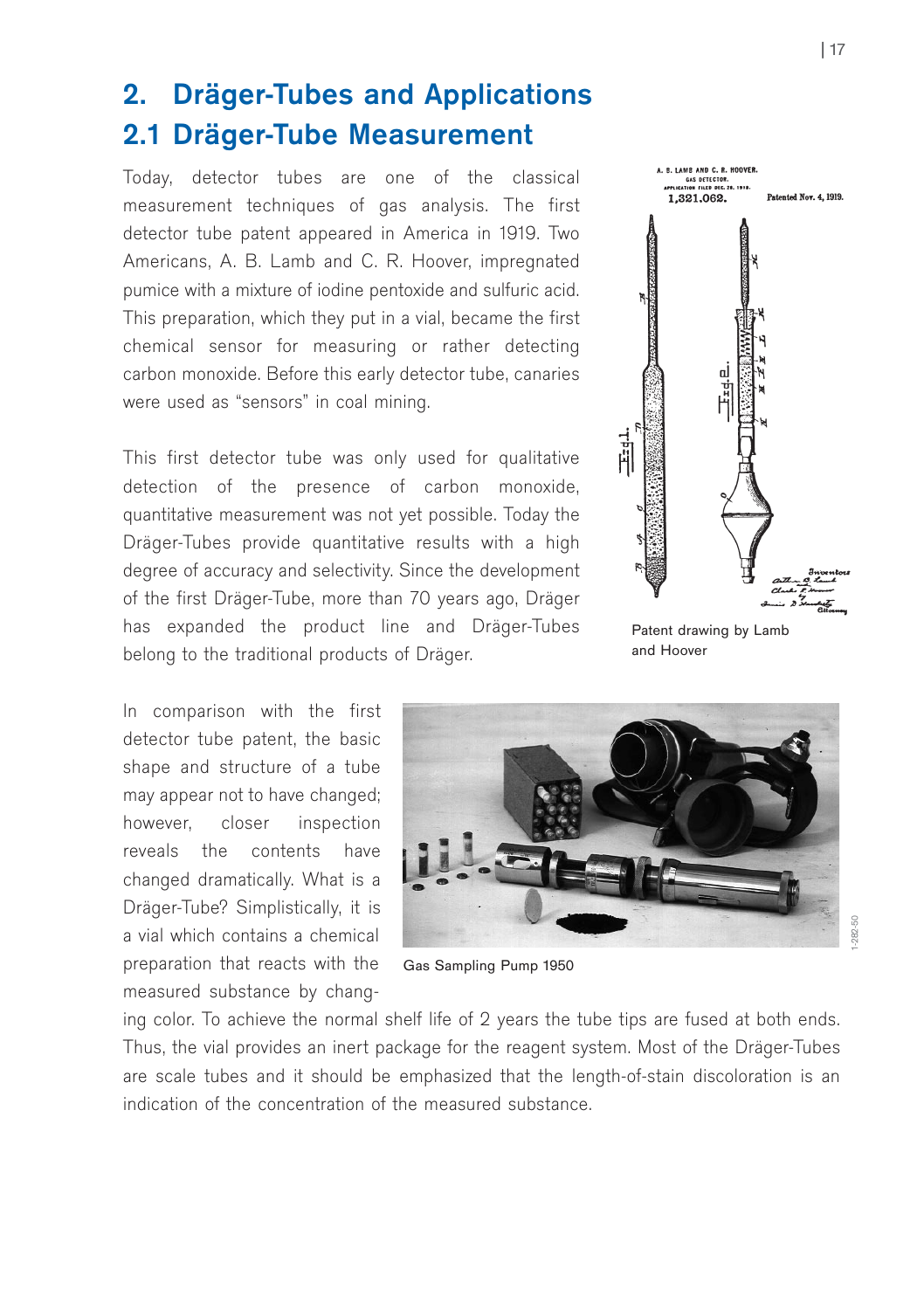The printed scale allows a direct reading of the concentration. Thus, calibration by the user is not necessary. Of course the length-of-stain discoloration does not correspond to the concentration as a direct measure but is, strictly speaking, a measure of the mass reaction of the air contaminant with the Dräger-Tube preparation. Since the information that 25 mg of nitrogen dioxide has reacted is not practical information for the workplace, the calibration scale is prepared in the engineering units ppm or volume percent.

For many years, only a few gases could be measured with detector tubes. The main area of application was and still is the measurement of air contaminants in the workplace, in the concentration range of the occupational exposure limits. Decreasing occupational exposure limits have made it necessary to develop more sensitive Dräger-Tubes. In addition, efforts to better understand the exposure profile in the workplace have resulted in special Dräger-Tubes for long-term measurement which determine time weighted averages over given time periods.



Dräger-Tubes can be schematically classified utilizing the following criteria:

Dräger-Tube

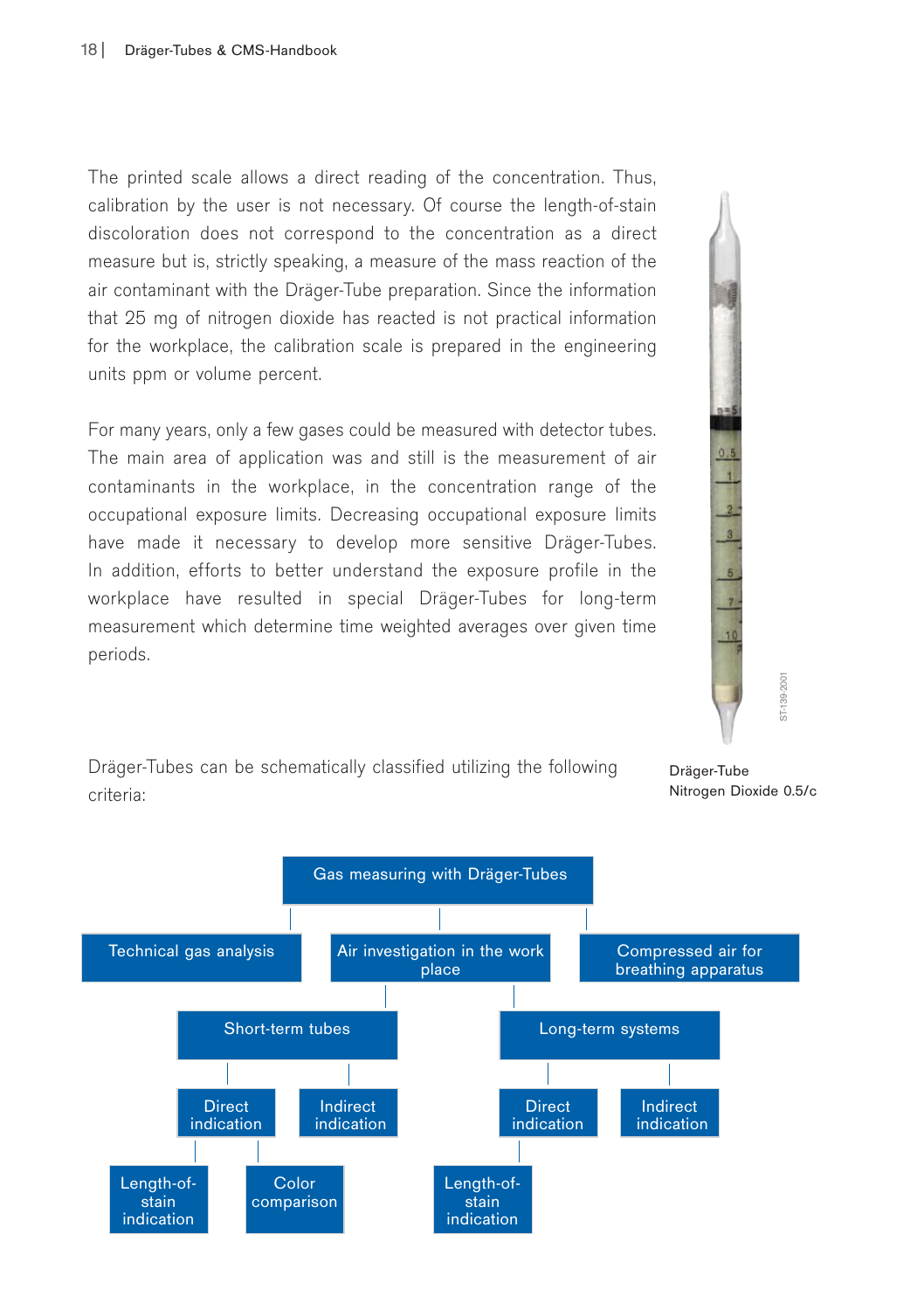Distinction is made according to the fundamentally different areas of application:

- Air investigation in the workplace

Measurements in the range of the occupational exposure limits.

- Technical gas analysis Dräger-Tube measurements in the area of emission concentrations.
- Compressed air for breathing apparatus and compressed gases Specially calibrated Dräger-Tubes used with the Dräger Aerotest to determine the quality of compressed breathing air. The typical contaminants are  $CO$ ,  $CO<sub>2</sub>$ , water and oil.

Short-term tubes are designed for on-the-spot measurements at a particular location over a relatively short time period. Short-term tube measurements may last from 10 seconds to 15 minutes or so depending on the particular Dräger-Tube and sampling pump. Some applications for short-term tubes are the evaluation of concentration fluctuations in the workplace, the measurement of contaminants in the workers' breathing zone, the investigation of confined spaces (e. g. grain silos, chemical tanks, sewers) prior to entry and to check for gas leaks in process pipelines.

Suitable pumps for Dräger short-term tubes are:

- Dräger-Tube pump accuro
- Dräger X-act 5000, ex-approved, automatic Dräger-Tube pump

For long-term measurements Dräger-Diffusion-Tubes with direct indication and sampling tubes and systems are available. Long-term measurements with diffusion tubes provide integrated measurements that represent the average concentration during the sampling period. Normally the measurements are performed between one and eight hours. These tubes can be used economically as personal monitors or area monitors to determine the weight average concentration. In contrast to short-term tubes, no pump is necessary for sampling with these measurement devices. The contaminant molecules automatically move into the tube or onto the badge, according to Fick's First Law of Diffusion.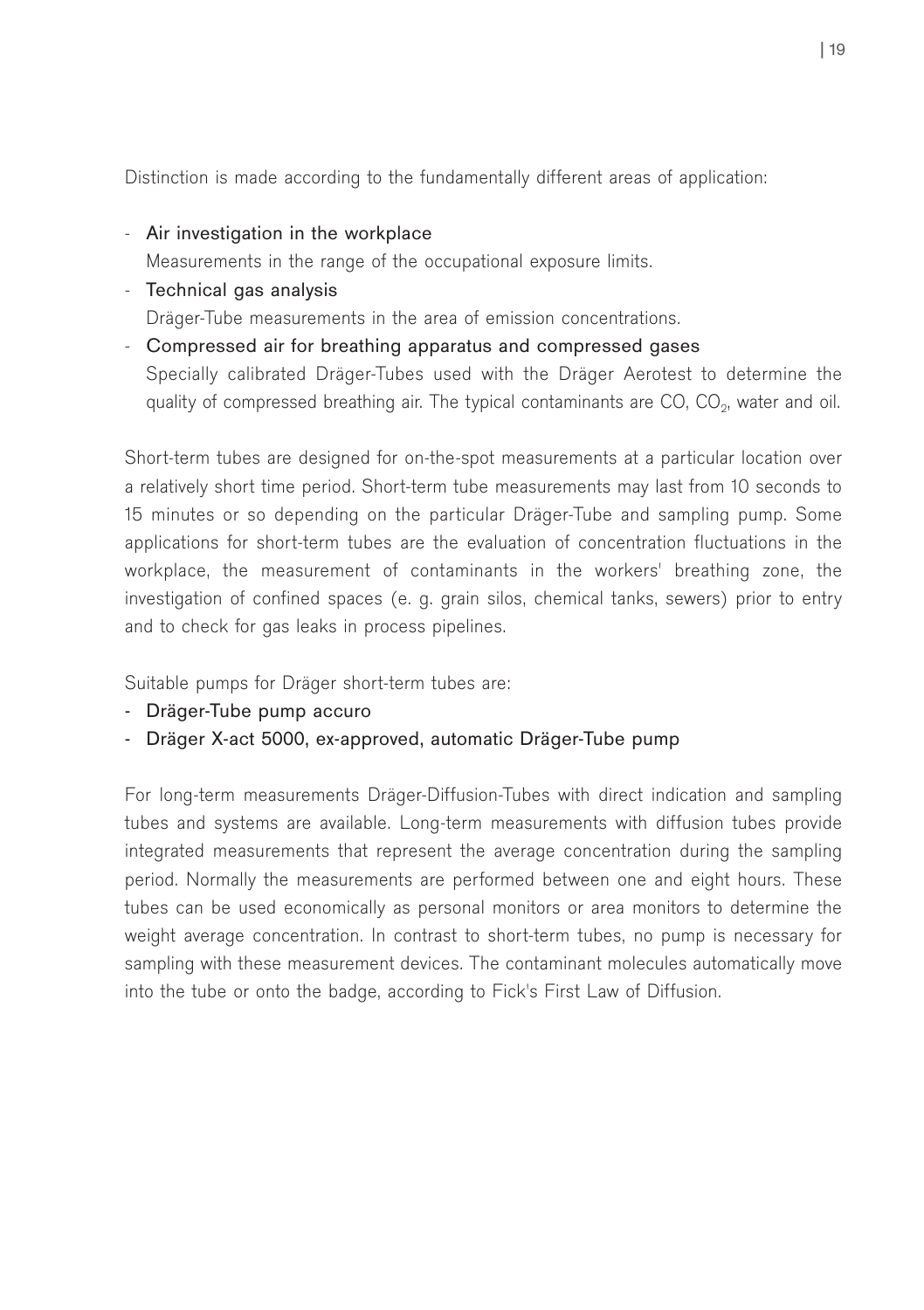The driving force for this movement of the contaminant molecules is the concentration differential between the ambient air and the inside of the tube. Since the diffusion tubes do not require a pump, they are particularly effective as personal gas monitors.

When complex substances or components that are chemically very similar, like methanol, ethanol, and propanol are present, direct reading Dräger-Tubes approach their limits of use. A colorimetric reaction system based on a chromate indicator cannot distinguish between the three alcohol types and indicates the sum of the concentration. In this example, the alcohols are indicated with almost the same sensitivity. Solvents usually consist of three to five different components, all chemically very similar. The use of a single Dräger-Tube in this case would not yield reliable results without any



Direct reading diffusion tube with holder

previous knowledge because of possible and probable cross sensitivities. In cases such as these, a sample should first be collected using a sampling tube which is then sent to a laboratory for analysis. The analysis will be conducted using gas chromatography or a photometric analysis technique.

Dräger sampling tubes contain coconut shell charcoal, different types of silica gel, or molecular sieve. The sampling tubes do not produce a color change and therefore can be described as indirect indicators. The sampling of isocyanates is accomplished using a specially prepared Dräger sampler which is analyzed after sampling via HPLC procedures.

After the analysis with sorbent sampling tubes it is often possible for subsequent measurements to be performed economically with direct reading short-term or long-term tubes targeted for particular components of a mixture.

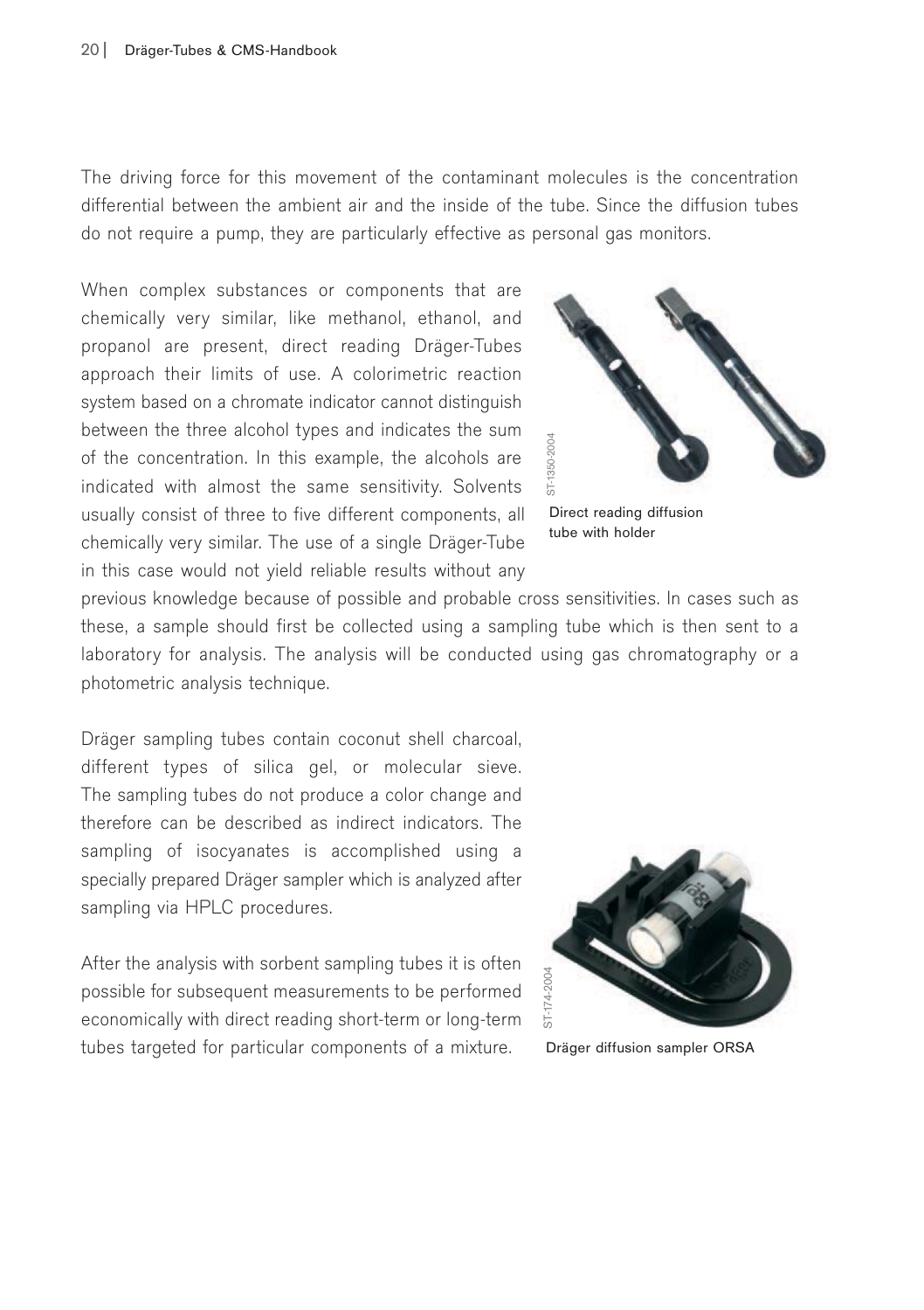In order to choose the best Dräger-Tube for the particular application, an assessment of the measurement with regard to the ambient conditions and the possible limits of use is very important. This assessment ensures that the advantage of the Dräger-Tube method does not turn into a disadvantage due to unforeseen cross sensitivities.

In any case, although the Dräger-Tube is an easily operated gas measurement method, it belongs in the hands of specialists. People trained in the field of industrial hygiene should be capable of determining the time and place to monitor, to recognise possible cross sensitivities, and to interpret measurement results correctly.

For all gas analysis tasks Dräger provides competent and extensive service beyond the initial sale of its products. This service includes:

- free consultation for specific questions on measurements with Dräger-Tubes,
- <sup>-</sup> <sup>1)</sup>analysis of loaded samplers in the laboratory of the Dräger analysis service
- <sup>1)</sup>measurement and sampling on site with analysis in the laboratory of the Dräger analysis service according to official regulations,
- Internet information system VOICE: www.draeger.com/voice
- Seminars about special subjects

<sup>1)</sup>This service is based in Germany.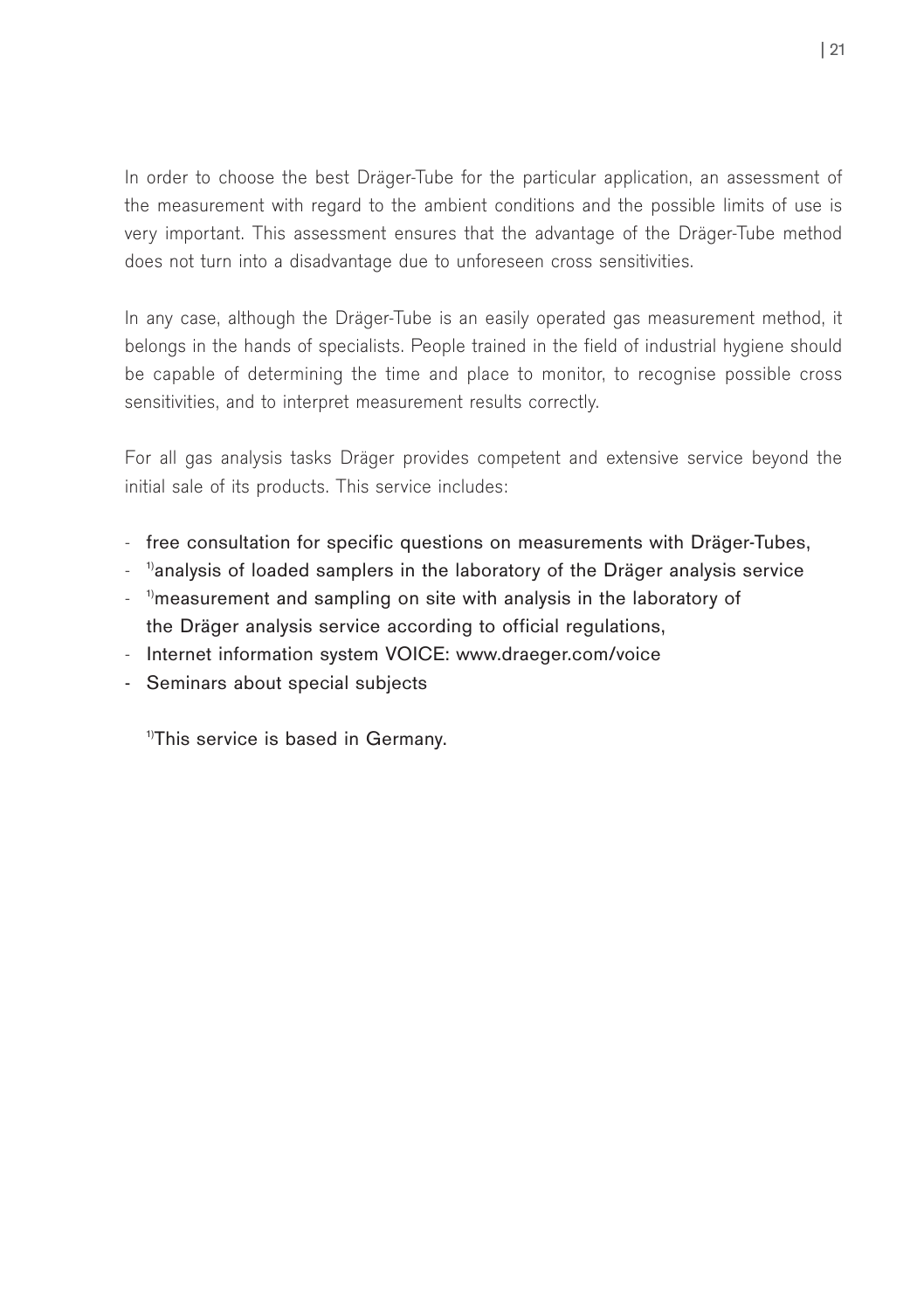## 2.2 Chemical Basics – Reaction Mechanisms

The basis of any direct reading Dräger-Tube is the chemical reaction of the measured substance with the chemicals of the filling preparation. Since this reaction leads to a discoloration, the Dräger-Tubes can also be called colorimetric chemical sensors. The substance conversion in the Dräger-Tube is proportional to the mass of the reacting gas. Generally it is possible to indicate this substance conversion as a length-of-stain indication. When a length-of-stain indication is not practical, the alternative is a Dräger-Tube with the indication based on interpretation of color intensity according to a given reference standard or set of standards.

The filling layers of Dräger-Tubes are comprised of different reagent systems. There are essentially 14 reagent systems used in Dräger-Tubes and in some cases these reagents are combined in the same tube to give desired effects. For the Dräger-Tube user the selectivity of the individual tube is very significant. The spectrum of selectivity of Dräger-Tubes ranges from the substance selective Dräger-Tubes for carbon dioxide to tubes which are selective to substance groups (e. g. chlorinated hydrocarbons), to the class selective Dräger-Tube like the Polytest tube which indicates many easily oxidizable substances. The Dräger-Tube user has many options available when using Dräger-Tubes. This handbook is intended to help sort out those options.

One of the classic Dräger-Tube reactions is the conversion of iodine pentoxide under acidic conditions to iodine by reaction with carbon monoxide. While it is basically a class selective reaction for the measurement of easily oxidizable substances, the selectivity can be increased by suitable prelayers:

$$
5 CO + I_2O_5 \xrightarrow{H_2SO_4} 5 CO_2 + I_2
$$

Precipitation reactions of metal salts are the basis of hydrogen sulphide tubes. Metal salts react with hydrogen sulphide and form slightly soluble metal sulphides. This is a fast ion reaction which is nearly independent of the flow rate through the Dräger-Tube. In order to make this reaction occur, a small amount of water, i.e. humidity, is necessary:

$$
H_2S + Cu^{2+} \rightarrow 2 H^+ + CuS
$$

Nitrogen dioxide and elementary halogens react with aromatic amines by forming intensely colored compounds:

$$
Cl_2 + o\text{-Tolidine} \rightarrow \text{orange reaction product}
$$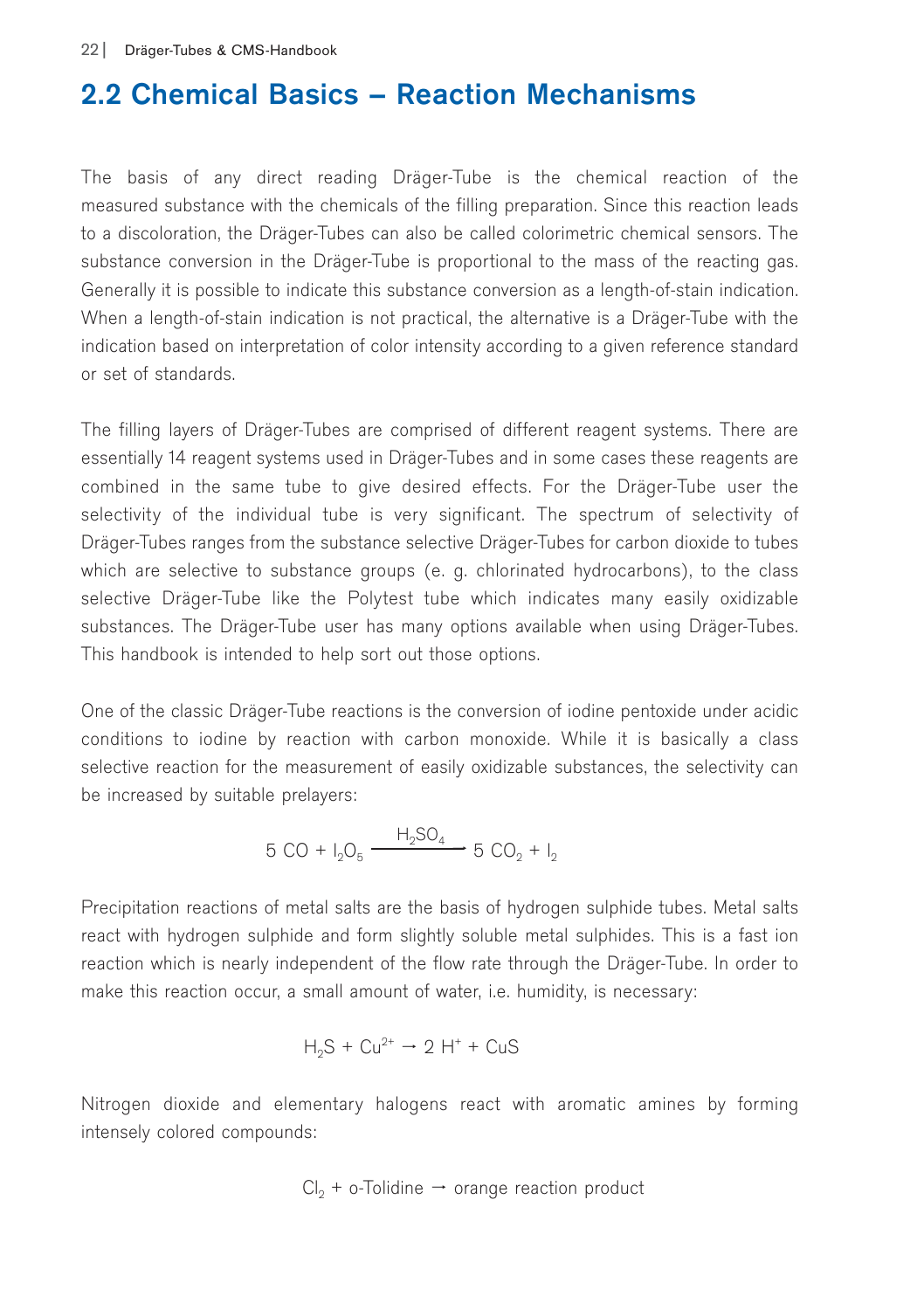Since chlorinated hydrocarbons are not indicated by direct colorimetric reaction, an oxidative cleavage of the molecule is necessary as a first step. This reaction is either done with potassium permanganate or chromium (VI) compounds, which forms elementary chlorine. The chlorine then reacts with the reagent preparation in the indicating layer to produce the colorimetric reaction product.

The measurement of carbon dioxide is done by oxidation of hydrazine hydrate in the presence of crystal violet as an oxidation-reduction (redox) reaction:

$$
CO_2 + N_2H_4 \rightarrow NH_2-NH\text{-COOH}
$$

Typically carbon dioxide will be present at a substantially higher concentration than any potentially cross sensitive substances, therefore this reaction is very selective. Possible interferences by hydrogen sulphide and sulfur dioxide are not expected since these interferences can only occur with unusually high concentrations.

Another large group of Dräger-Tube reactions is based on pH indicators, for example:

$$
\text{NH}_3 + \text{bromophenol blue} \rightarrow \text{blue reaction product}
$$

This type of reaction is valid for basic as well as acid gases.

Compounds containing the  $C \equiv N$ -group are measured using multiple stage reactions. In the case of acrylonitrile, the first step is a reaction with a chromium (VI) compound. In the next step the cyanide ion reacts with mercury chloride to form hydrochloric acid and undissociated mercury cyanide. The hydrochloric acid is indicated in the last partial step of this complex reaction system by means of a pH indicator. Suitable prelayers are used to ensure a selective measurement. A similar reaction principle is also used in the most sensitive hydrogen phosphide (i. e. phosphine) tubes, Phosphine 0.01/a. The hydrogen phosphide also reacts with mercury chloride, but in this case yields mercury phosphide and hydrochloric acid. Again, the hydrochloric acid is indicated by means of pH-indicator.

Most hydrides of the elements from group III or V of the periodic table (e.g. borane or arsine), react because of their reducing characteristics with gold salts by forming elemental gold.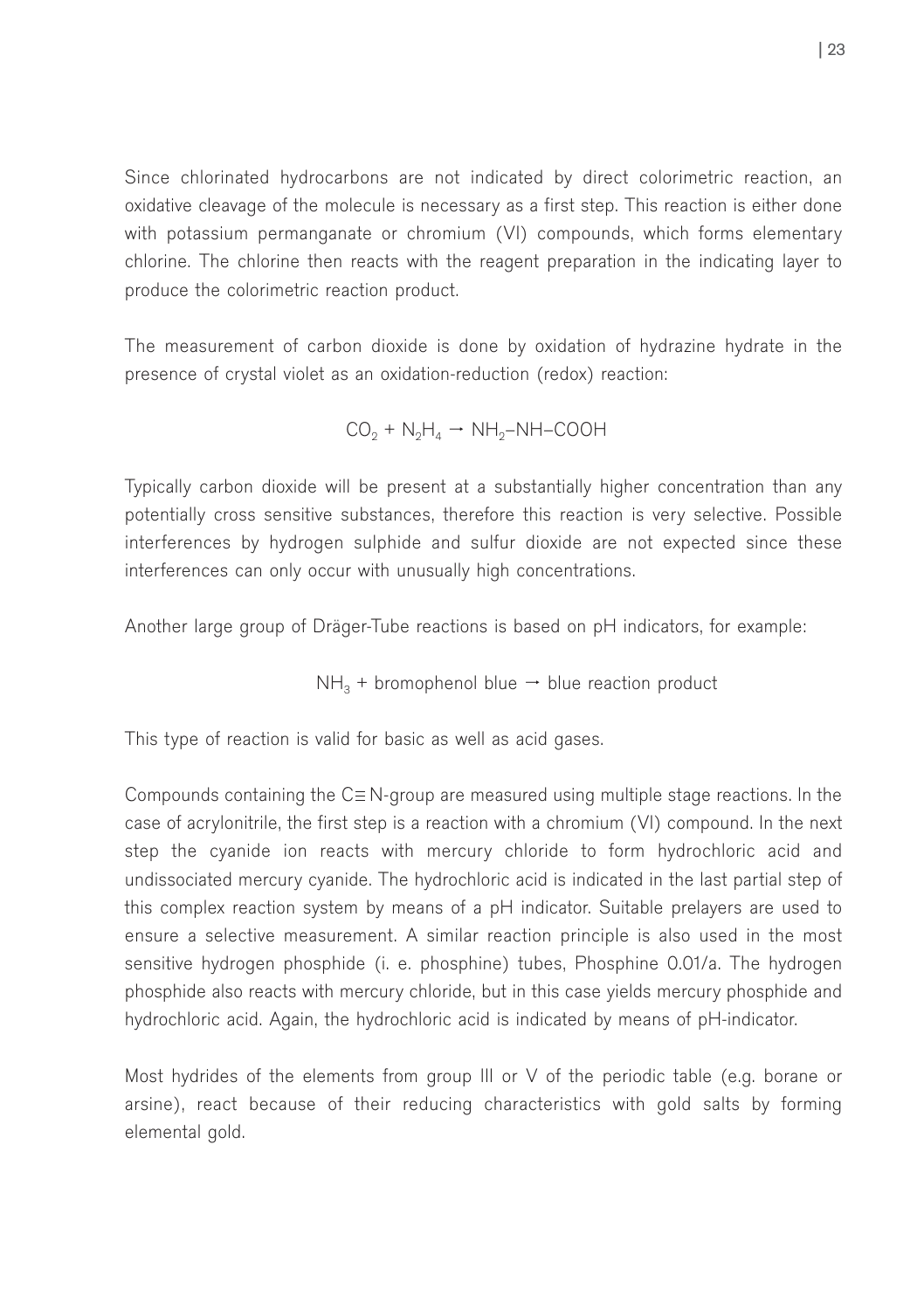Aromatics condense under strongly acidic conditions with formaldehyde to form intensely colored quinoid compounds with different molecular structures.

Each of these reaction partners can be measured on this basis; aromatics like benzene and xylene as well as formaldehyde. For ethylene oxide and ethylene glycol an additional oxidation reaction is necessary, in which both substances are converted into formaldehyde.

The oxidation effect which sulfur dioxide has on iodine complexes (i.e. iodine with starch) results in a bleaching or discoloration of the colored indicator to a neutral white. This reaction is the basis of several Dräger-Tubes for sulfur dioxide.

Chromium (VI) compounds under acidic conditions have a strong oxidising effect, so that they are suitable for the measurement of a lot of organic compounds. The Dräger Alcotest tube for the measurement of alcohol in the breath is based on a chromium (VI) salt. In this case the chromium (VI) is reduced to green chromium (III). The oxidising effect of the chromium (VI) compounds forms esters (other than acetic acid) which can be oxidised further. However, the color of these chromate tubes is only based on the green chromium (III) ion, so the colorless oxidation products do not interfere with the actual measurement.

Substituted aromatic amines react relatively selectively with acetic chlorides and phosgene, where the latter can be seen as dichloride of the carbonic acid. Carbon tetrachloride is oxidised by a strong oxidation agent into phosgene, so that this type of reaction is also suitable for the measurement of carbon tetrachloride.

The oxidation reaction of C=C double bonds with potassium permanganate is the basic reaction of the Dräger-Tubes for the measurement of olefins (i.e. alkenes). Other substances which are oxidised by permanganate (e.g. perchloroethylene) will also be indicated.

Another reduction reaction of metal salts permits the measurement of ethylene and some acrylates. Molybdate salts show an intensive discoloration from light yellow to dark blue when reduced from the highest oxidation stage to a lower one.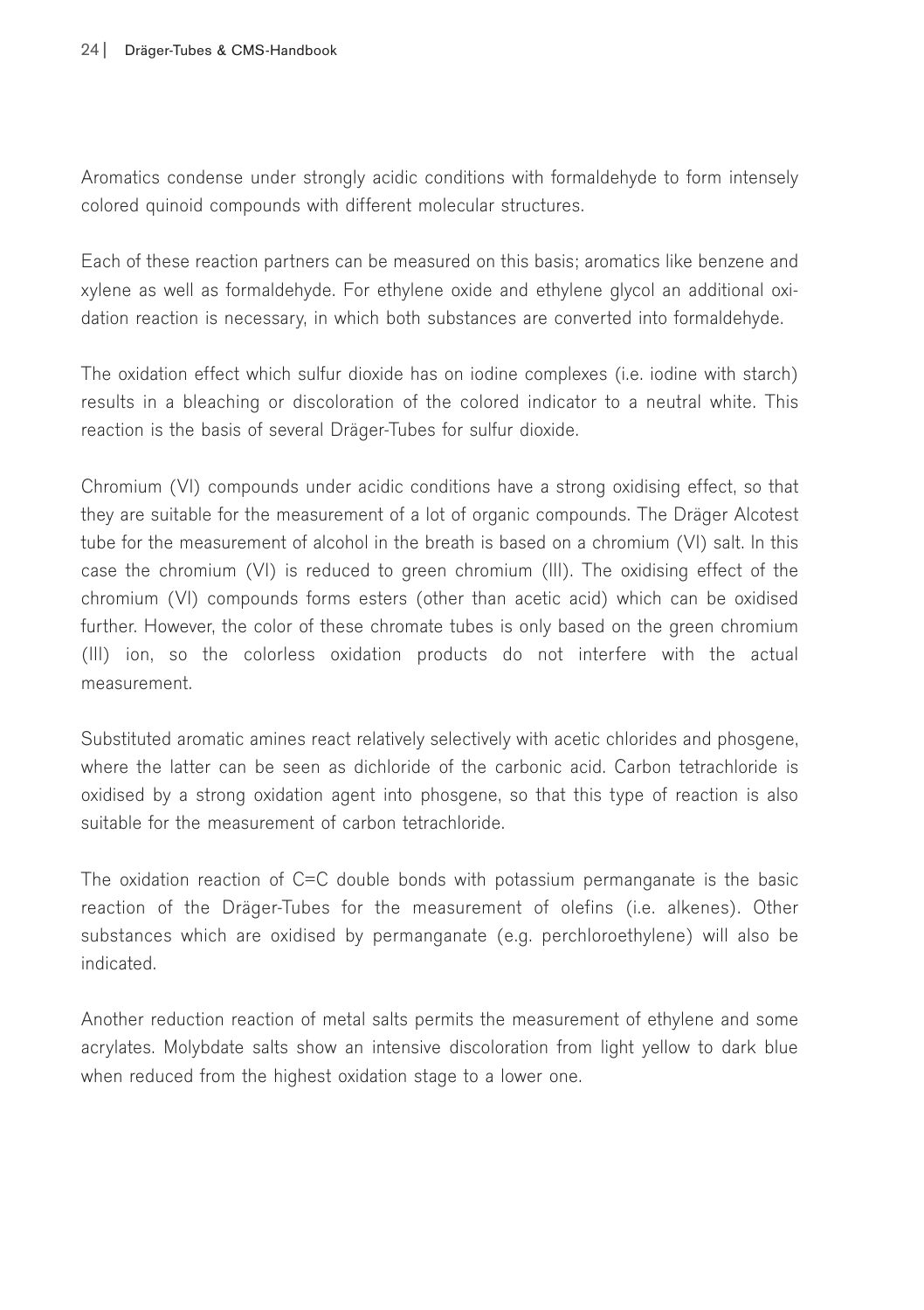Substance selective reactions which have not been mentioned include:

- ketone detection with hydrazine derivates,
- oxidation of titanium (III) salts by oxygen,
- nickel detection by dimethylglyoxime.

The limits of the gas detection method must be considered when attempting to conduct an analytical determination. It is important with regard to the selectivity to know about potential cross sensitivities. Considering the exhaustive list of potential chemical substances, it is not possible to list all potential interferences. When questions about Dräger-Tubes arise, they should be directed to the local Dräger subsidiary or distributor.

## 2.3 Dräger-Tube Measurement System

The Dräger-Tube measurement system consists of a Dräger-Tube and a Dräger-Tube pump. Each Dräger-Tube contains a very sensitive reagent system that produces accurate readings when the technical characteristics of the gas detector pump precisely match the reaction kinetics of the reagent system in the tube. Therefore, a gas detector pump, delivering the correct volume must also pull the sample through the Dräger-Tube at the proper rate. These requirements are referenced in international as well as national detector tube standards or norms which require or recommend that detector tubes be used with a matching gas detector pump from the same manufacturer.

Different Dräger-Tube pumps and Dräger-Tubes are used for the Dräger-Tube measurement system. Dräger short-term tubes and the Dräger-Tube pumps are matched with each other at the factory. They form one unit. Using other pumps with Dräger short-term tubes or other short-term detector tubes with Dräger-Tube pumps can impair the proper function of the measurement system. To get accurate results with this system, each type of Dräger-Tube is calibrated in batches, along with a Dräger-Tube pump. If short-term detector tubes and pumps from different manufacturers are used, there is no guarantee that the detector tube measurement system will perform as described in the instructions for use, and it can lead to significant discrepancies in the results.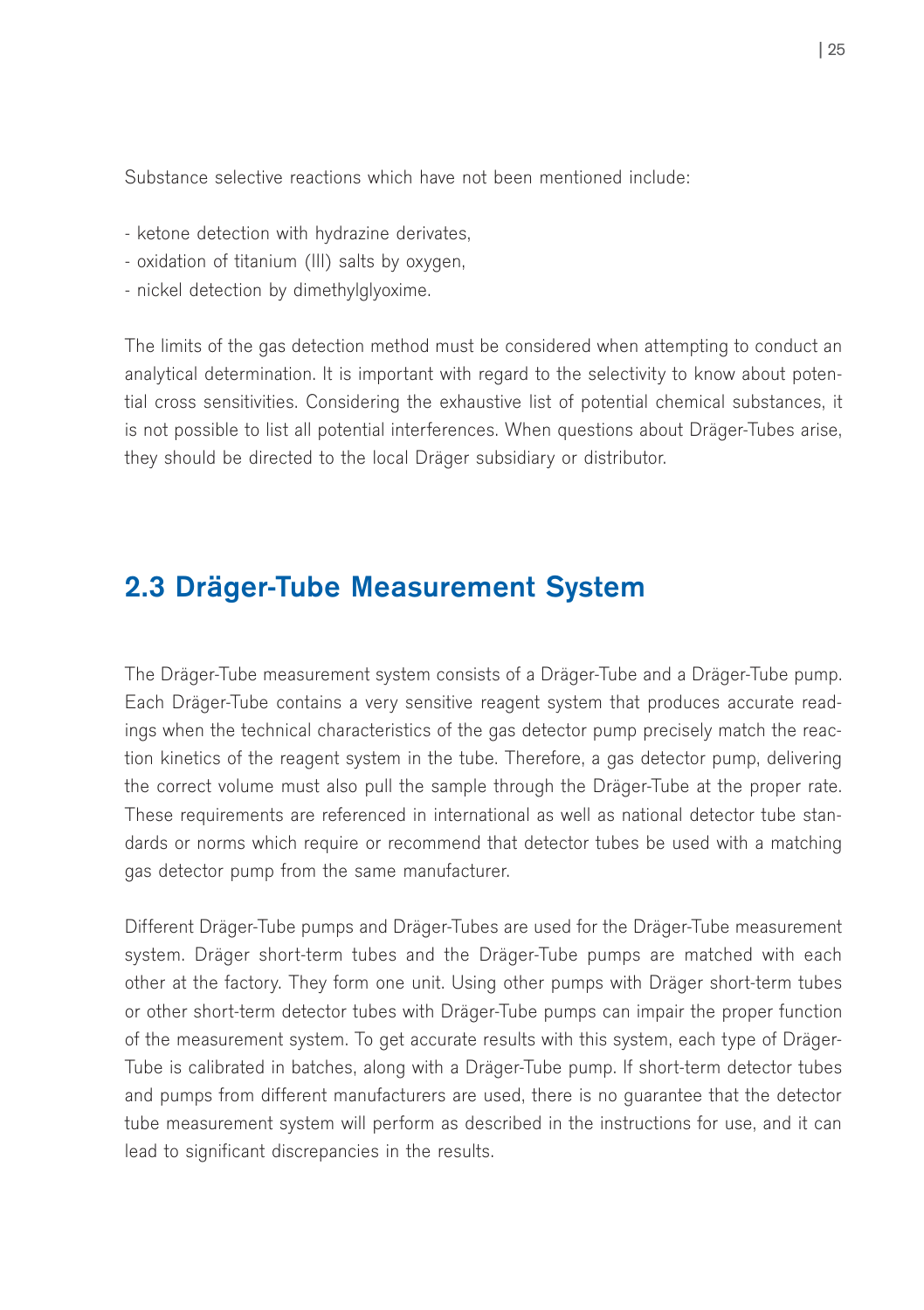Following examination by the German Institute for Occupational Safety and Health (BGIA), the Dräger-Tube pump accuro, for example, complies with the requirements of DIN EN 1231.

### Dräger-Tube pumps

Dräger-Tube pumps can be used for short-term measurements and sample taking. Shortterm measurements are on-the-spot measurements, e. g. the evaluation of concentration fluctuations, release measurements, worst case measurements etc. With a sample taking, first of all the substances to be measured are collected on a suitable medium, e. g. activated charcoal, silica gel etc. First, the air to be evaluated is drawn over the respective medium - normally at a defined volume flow  $(=$  flow rate) for a specified duration. Then, the substances collected on the medium by adsorption or chemisorption are analyzed qualitatively and quantitatively in the laboratory by means of analytical methods such as gas chromatography (GC), high performance liquid chromatography (HPLC), UV-VIS photometry or IR spectroscopy.

The following Dräger-Tube pumps are available for these measurements:

- Dräger accuro, Dräger-Tube hand pump
- Dräger X-act 5000, ex-approved automatic Dräger-Tube pump

Basically all Dräger-Tube pumps are to be used according to the appropriate instructions for use.

#### Dräger-Tube pump accuro

The Dräger-Tube pump accuro is a bellows pump. It can easily be perated with one hand and draws in 100 ml per stroke. When measuring, the pump body (bellows) is pressed together completely. This corresponds to one "stroke". During the stroke the air contained in the pump chamber escapes through the exhaust valve. The suction process runs automatically after the bellows are set free. The exhaust valve is closed during the opening phase of the bellows so that the gas sample flows through the connected Dräger-Tube into the pump. After the complete opening of the pump body into its original position the suction process is finished. The end of stroke is visible by a pressure-controlled end of stroke indication, located in the pump head. An internal scissor mechanism built into the Dräger accuro pump bellows provides parallel compression of the pump and an automatic stroke counter which is integrated in the pump head records the number of strokes.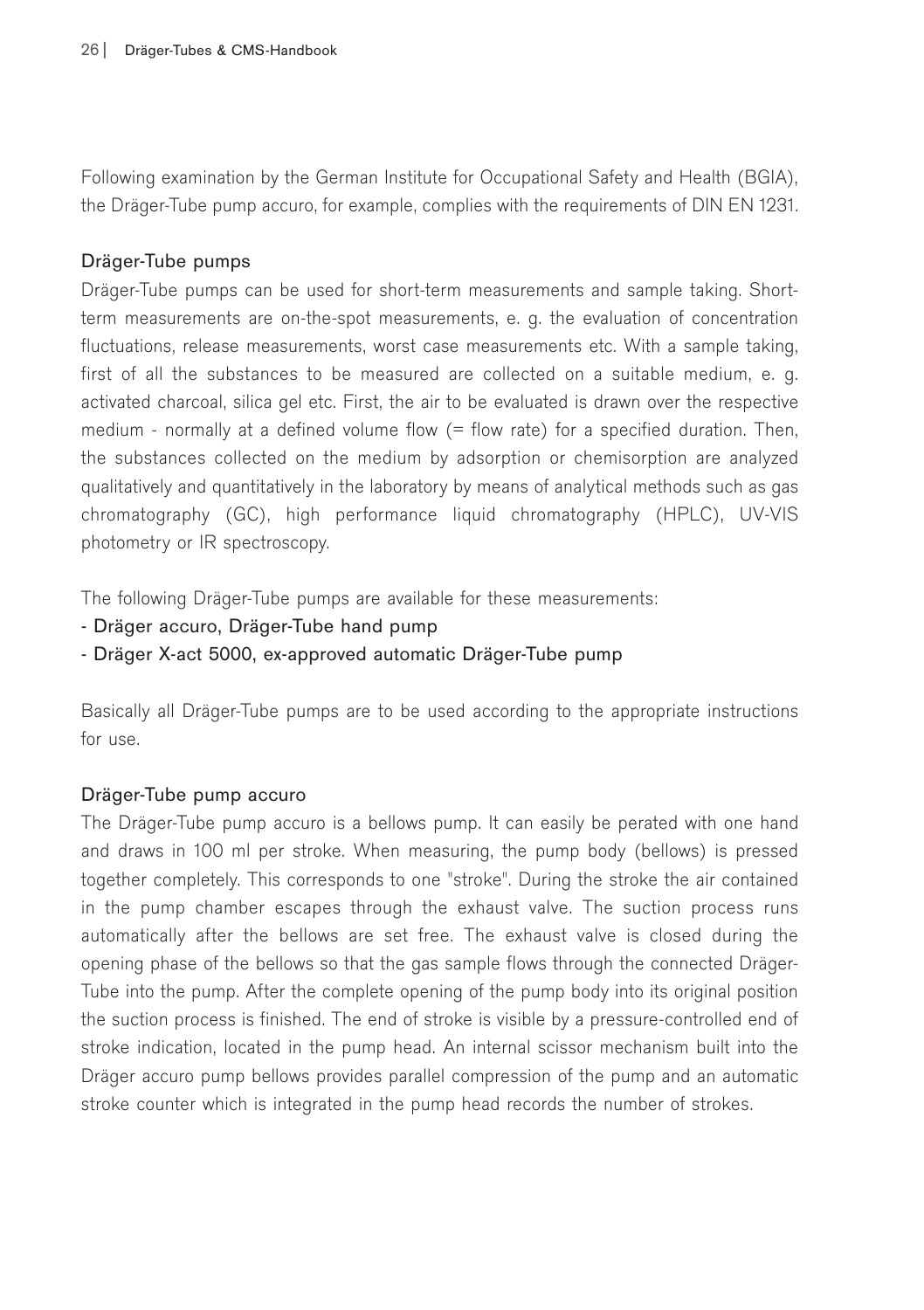The Dräger-Tube pump accuro is independent of external energy sources. Therefore, there are no usage restrictions in areas of explosion hazard.



Dräger-Tube pump accuro

| Technical data    | Dräger-Tube pump accuro                                     |  |
|-------------------|-------------------------------------------------------------|--|
| Application       | For short-term measurements with a small numbers of strokes |  |
| Design            | Hand-operated bellows pump, one-handed operation            |  |
| Number of Strokes | 1 - 50 strokes and higher                                   |  |
| Stroke volume     | 100 mL (±5%)                                                |  |
|                   | Dimensions $(H \times W \times D)$ approx. 85 x 170 x 45 mm |  |
| Weight            | approx. 250 g                                               |  |
| Protection class  | (not required)                                              |  |
| Battery           | (not required)                                              |  |

### Tube pump Dräger X-act 5000

Dräger X-act 5000 is an ex-approved automatic tube pump for the measurement or sample taking of gases, vapors and aerosols. The Dräger X-act 5000 is based on a completely new pump concept. The key principle is the electronic pump control for using Dräger short-term tubes and to perform sample taking with sampling tubes and systems. This pump control provides the required flow characteristics of the Dräger short-term tubes. Compared to the Dräger accuro hand pump, this new concept reduces the average measurement time of the Dräger short-term tubes with higher numbers of strokes. For a sample taking



D-12080-2010

Tube pump Dräger X-act 5000

all parameters can be set directly. The internal pump is also designed to use extension hoses up to a length of 30 meters.

All components of the pump are built in a robust housing. The components of the pump are corrosion resistant and the pump is additionally equipped with an internal user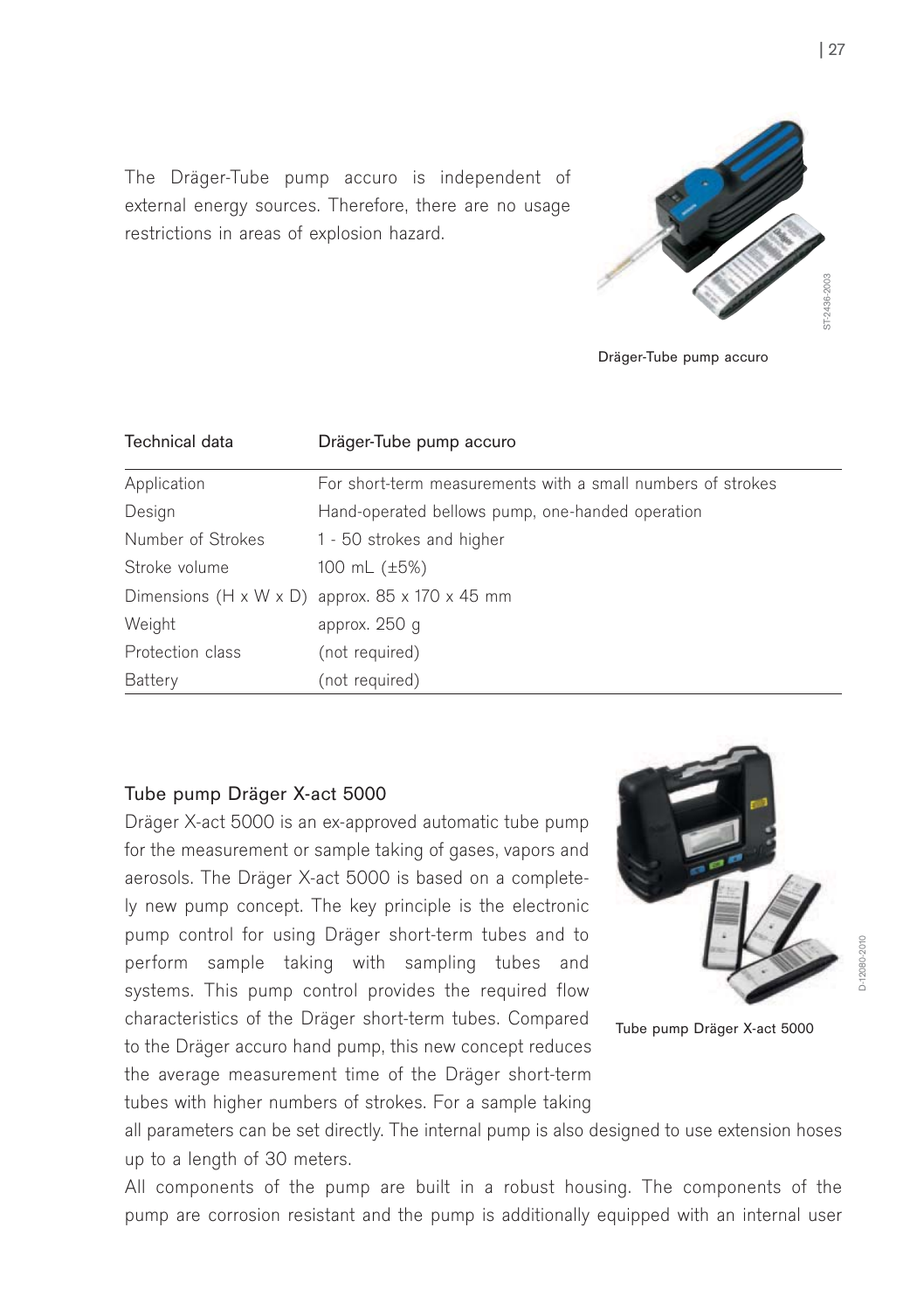replaceable SO<sub>2</sub> filter which traps sulfur trioxide aerosols protecting the pump for up to two years. The two-part display (segment and matrix part) has a bright backlight to enable the use of the pump under poor lighting conditions. Dräger-Tubes, sampling tubes and systems and accessories can easily be connected.

A simple and intuitive menu structure provides the user efficient operation. After it is switched on, a startup screen appears and an automatic self-test is conducted. After the startup procedure, the user is prompted to carry out a leak test. After this test is carried out or skipped, the various operating modes are shown. The following operating modes are available:

- Measurement with short-term tubes
	- Measurement in air Barcode operation in air
		- Manual operation in air
	- Measurement in technical gases
- Sample taking

To support a convenient operation a barcode reader is integrated in the Dräger X-act 5000. If the "Barcode operation in air" mode is selected, a barcode will be scanned using the barcode reader of the device to transfer the relevant measuring data into the pump. This barcode is printed on the label of the backside of the Dräger short-term tube box. Simply sliding this barcode over the barcode reader of the pump automatically transfers the required parameters into the pump. The transferred data will be indicated on the display:

- –Part number of the Dräger-Tube
- –Name of the substance to be measured
- –Measuring range(s)
- –Number of strokes for the respective measuring range
- –Additional information, if applicable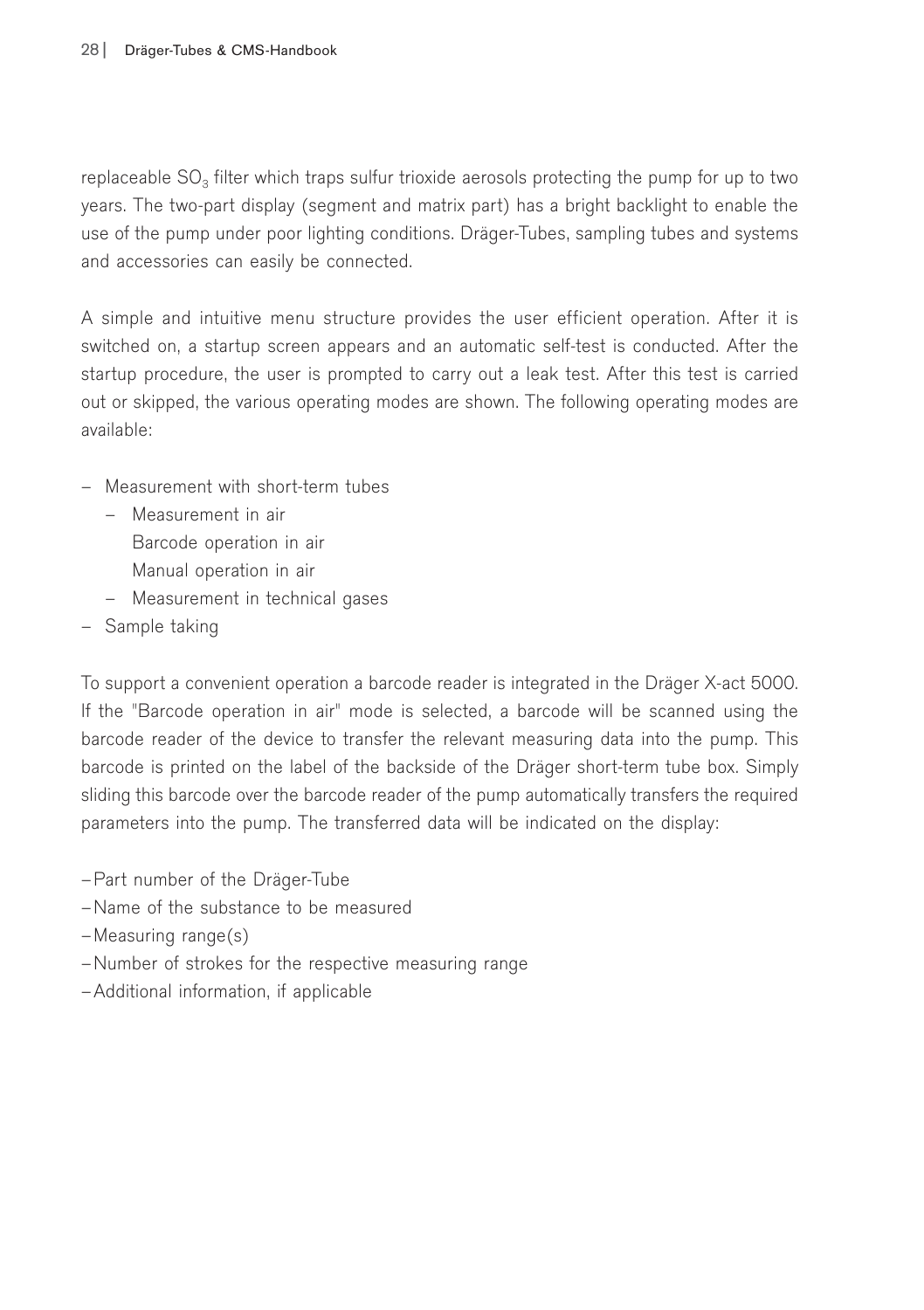

The Dräger short-term tubes are calibrated for the measurements in ambient air. For measurements in technical gases the different viscosity of the technical gas, compared to the viscosity of ambient air, has to be taken into consideration. In the operating mode "Measurement in technical gases" the required flow rate is adjusted by the pump. Therefore the display prompts the user to prepare the measurement with an additional operating step.

Once measuring has finished, the measurement result can be read directly from the tube. Directly setting the volume flow  $(=$  flow rate) and the duration of the sample taking reduces the preparation time for a sample taking accordingly. The Dräger X-act 5000 automatically adjusts the set flow rate. An additional adjustment of the system using an external flow meter is not necessary After setting the sampling time the pump can immediately be started. At the end of the set sampling time, the pump will stop automatically. The set data, the elapsed time, and the pumped volume will be indicated on the display.

The Dräger X-act 5000 is shipped from the factory with the display in English. The menu language can be changed from a password-protected menu. Ten other languages are available. Recurring operating modes and other necessary functions can be set or selected in order to customize operation for the respective application.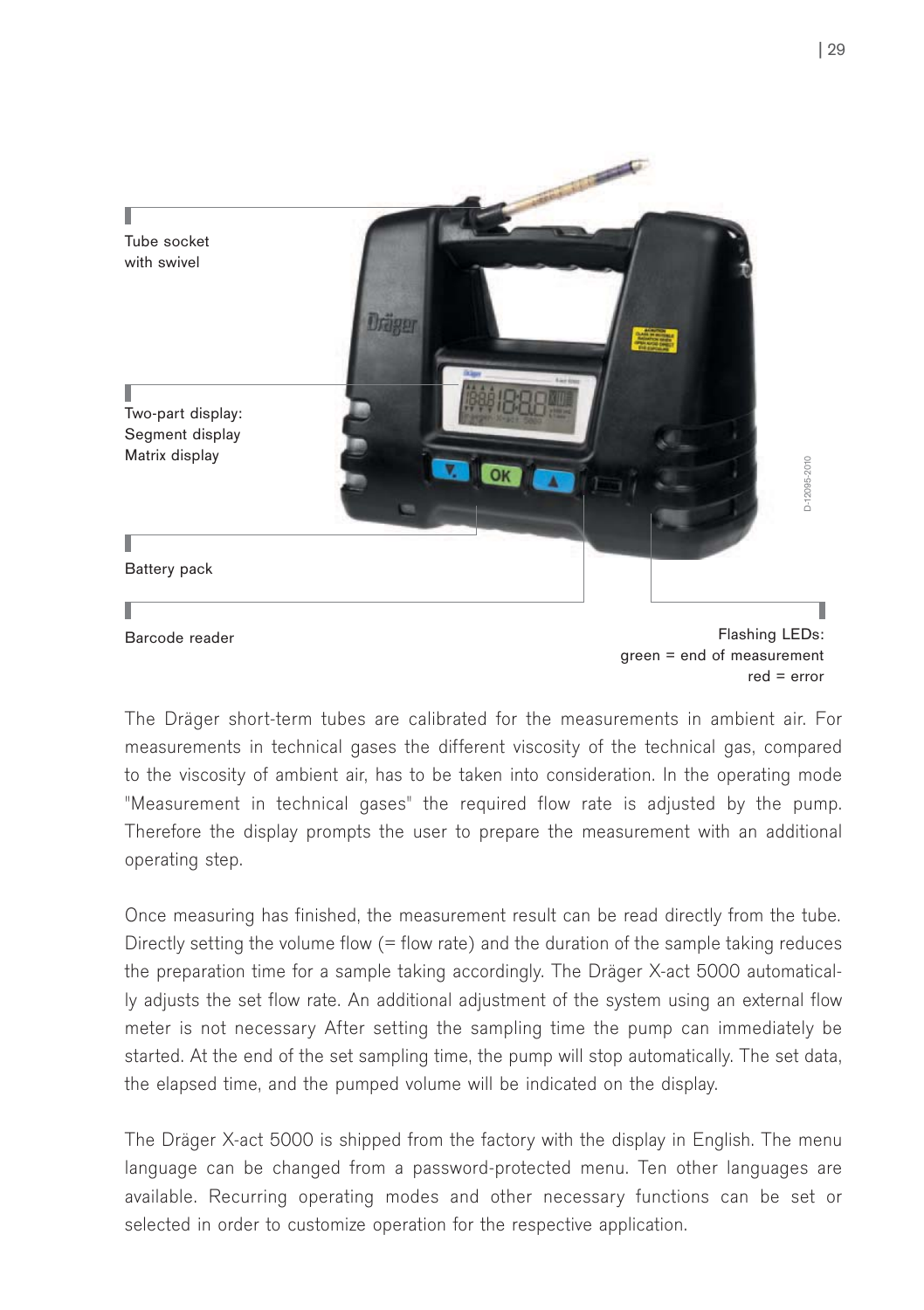| <b>Technical data</b>              | Dräger X-act 5000                                    |  |  |
|------------------------------------|------------------------------------------------------|--|--|
| Application                        | For short-term measurements with higher numbers of   |  |  |
|                                    | strokes and sample taking with sampling tubes and    |  |  |
|                                    | systems.                                             |  |  |
| Design                             | Menu-driven, automatic pump                          |  |  |
| Number of strokes                  | adjustable, 1 - 199 strokes                          |  |  |
| Stroke volume                      | 100 ml (± 5%)                                        |  |  |
| Dimensions $(H \times W \times D)$ | approx. 175 x 230 x 108 mm                           |  |  |
| Weight                             | approx. 1.6 kg (without battery pack)                |  |  |
| Protection class                   | Ex-approved                                          |  |  |
|                                    | IP 65                                                |  |  |
| Battery packs                      | NiMH Battery, T4, 7,2 V, 1500 Ah                     |  |  |
|                                    | (charging time $<$ 4 h)                              |  |  |
|                                    | Alkaline Battery Pack, T4,                           |  |  |
|                                    | 6 AA batteries, (see Instructions for use)           |  |  |
| Barcode reader                     | The Dräger X-act 5000 has a built-in barcode reader  |  |  |
|                                    | which emits an invisible laser beam during normal    |  |  |
|                                    | operation. The Dräger X-act 5000 is a Class 1M       |  |  |
|                                    | LASER Product with Class 3R internal Rediation per   |  |  |
|                                    | the requirements of IEC 60825-1 Edition 2.0 (2007).  |  |  |
|                                    | <b>INVISIBLE LASER RADIATION</b>                     |  |  |
|                                    | DO NOT VIEW DIRECTLY WITH OPTICAL                    |  |  |
|                                    | <b>INSTRUMENTS CLASS 1M LASER PRODUCT</b>            |  |  |
|                                    | Viewing the laser output with certain optical        |  |  |
|                                    | instruments (for example, eye loupes, magnifiers and |  |  |
|                                    | microscopes) within a distance of 100 mm may pose    |  |  |
|                                    | an eye hazard.                                       |  |  |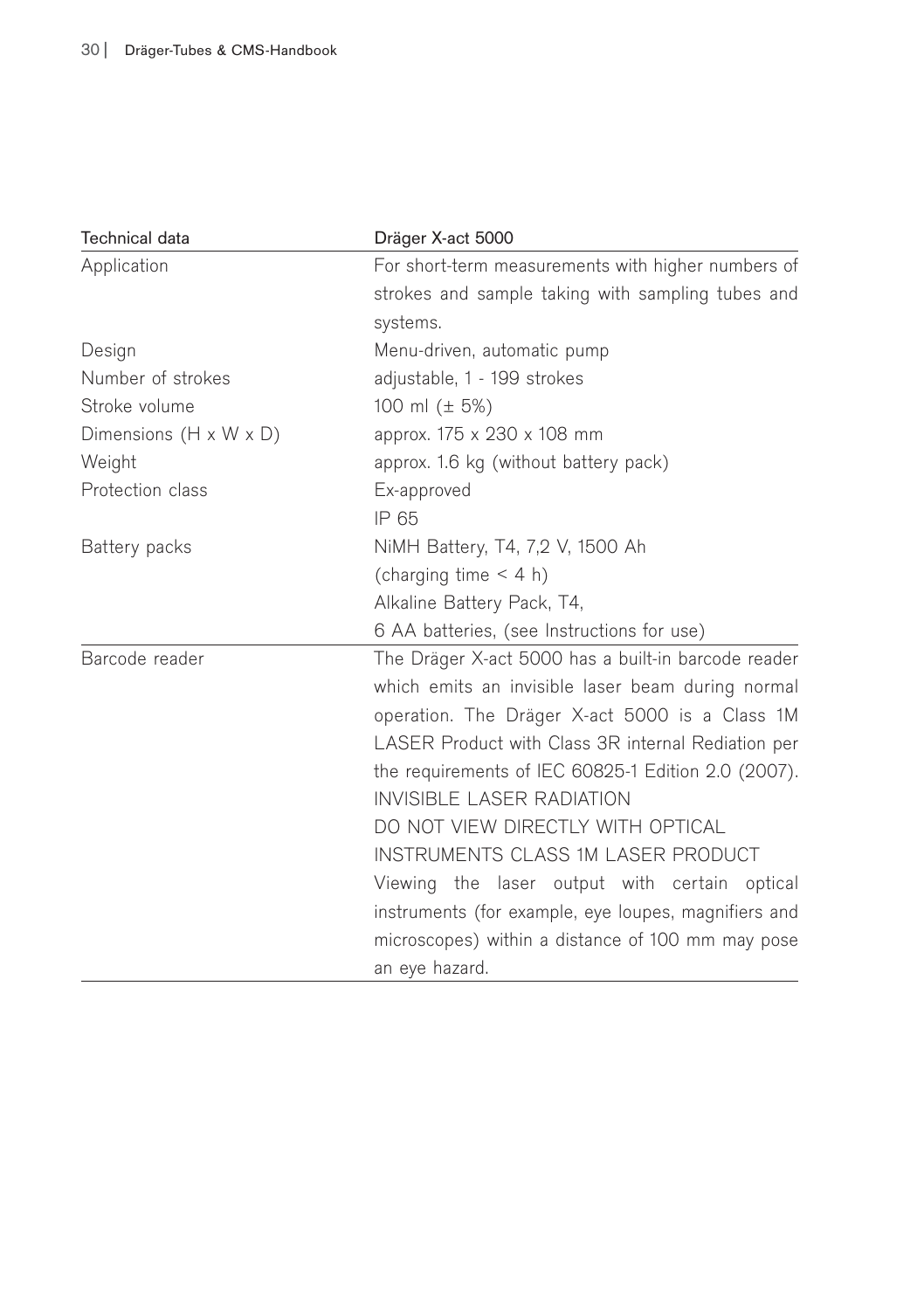### Functional capability of Dräger-Tube pumps

To help ensure precise measurement results, it is particularly important to confirm that the pump is operating properly. Short-term pumps should be checked before each measurement for leaks and suction capacity according to the operating manual. In addition, after a measurement short-term pumps should be flushed with clean air by performing several strokes without a Dräger-Tube in the pump. This purges the pump of reaction products which enter the bellows due to the reaction in the tube.

#### Inspection of the Functional capability using the example of Dräger accuro

Insert an unopened Dräger-Tube and squeeze the pump completely.

After releasing the position of the pump body should not change within one minute.

Squeeze the pump completely. After releasing, the pump must open instantly.





Quick test to check bellows pump for leaks Quick test to evaluate the suction capacity of the bellows pump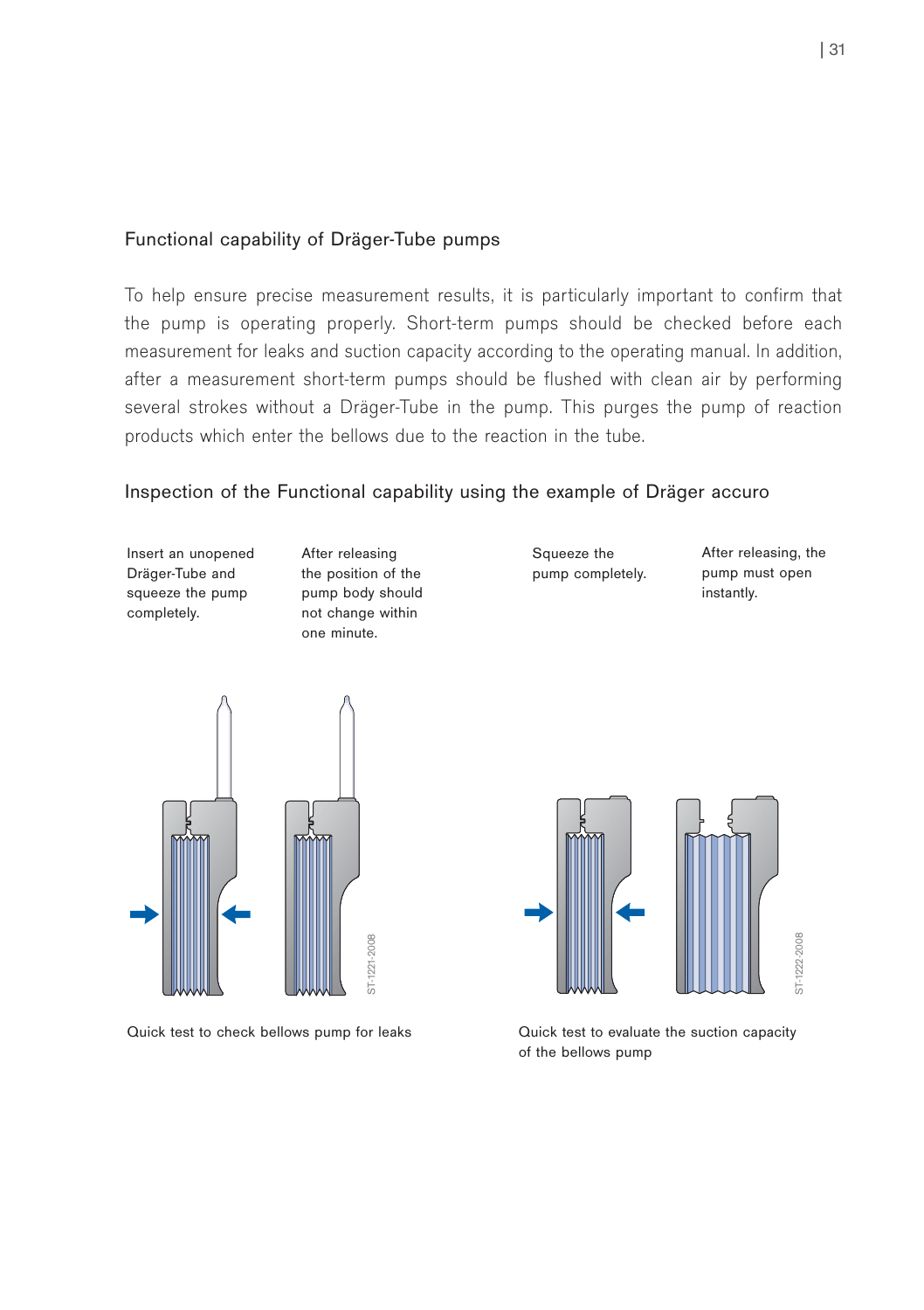# 2.11 Measurement of Fumigants

In order to prevent damage through animals such as insects and other disease carriers, or to disinfect and sterilize spaces, enclosed spaces are flooded with poisonous or asphyxiant gases.

In present times, with increased demand and a global transport system, many different applications exist for fumigants:

- fumigation of storage areas for foodstuffs,
- fumigation of granaries and grain cargo ships,
- fumigation of containers with all types of goods, during transport,
- fumigation in medical field, for sterilization and disinfection,
- fumigation of buildings or parts of buildings (e.g. houses, apartments, churches, museums, etc.).

Different fumigants or other substances are used, depending on the application area. For example, ethylene oxide and formaldehyde are used for sterilization and disinfection in medical areas. In addition, ammonia is used as an additive for neutralization.

In order to protect agricultural products like grain, vegetables, fruit, nuts, tobacco, etc., phosphine is used to poison insects. Inert gases, such as nitrogen, carbon dioxide and noble gases (primarily argon) are used to displace oxygen and suffocate insects.

Methyl bromide, sulfuryl fluoride and hydrocyanic acid are used to fumigate furniture, wooden products, electrical devices, etc. during transport, and to fumigate buildings and rooms.

It has also been possible to determine such adventurous procedures as the impregnation of leather goods with benzene. Benzene was used by senders when transporting goods in containers, in order to avoid the possible build up of mold on the leather due to air humidity and high temperatures.

Fumigants are used in tablet form. They are then placed in the rooms or containers. They are distributed equally around the entire room in order to achieve the desired level of efficiency. Sometimes, however, they are just placed in one position, such as directly behind the door of a container or on the opposite side of the container to the door. This is particularly dangerous, as it can result in a sudden cloud of fumigant when the container door is opened or when unloading goods.

The concentration of the fumigants used must be measured in order to protect persons present at the start and finish of the fumigation procedure when loading and unloading fumigated products from transport containers, or in case of possible leakages.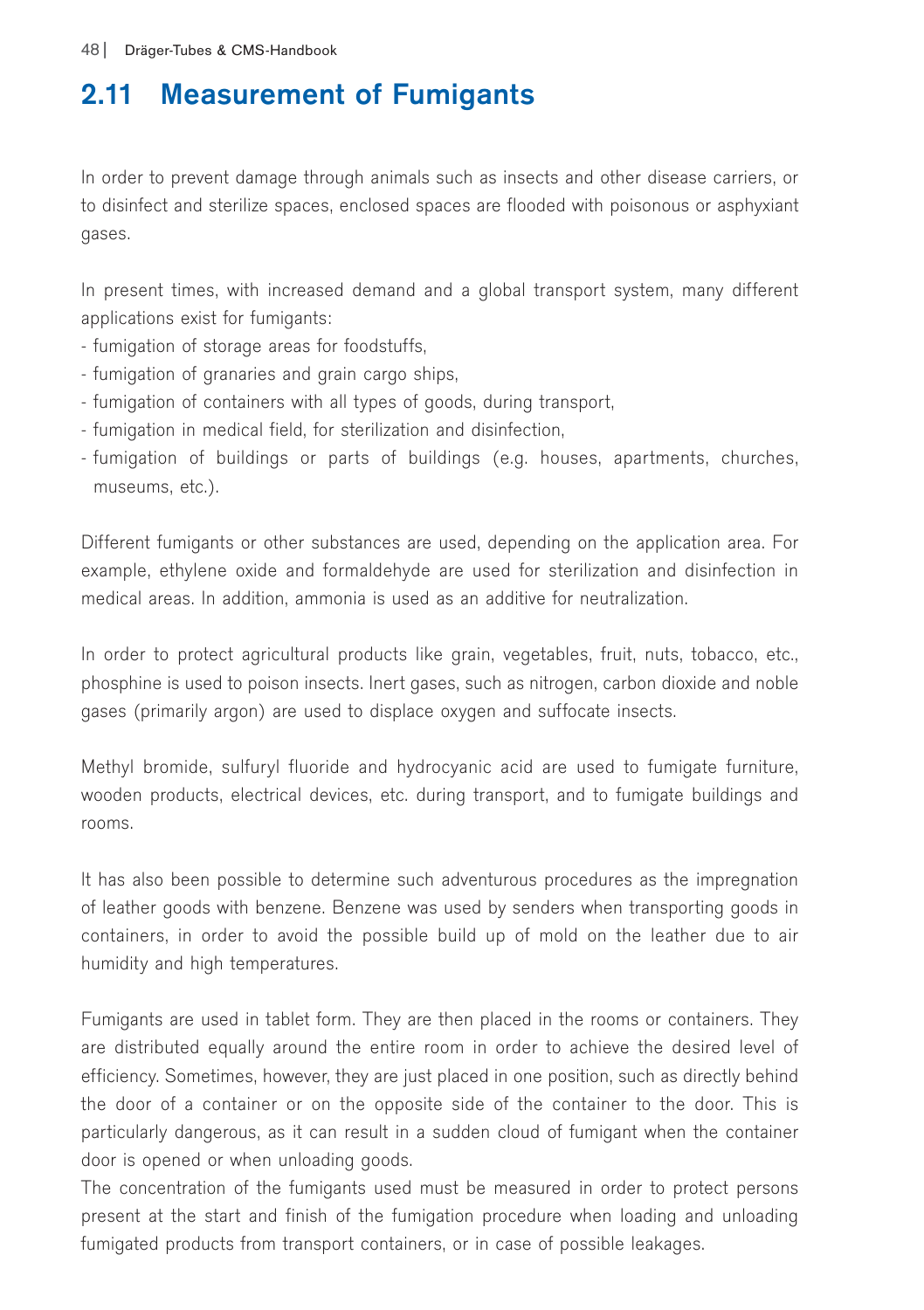This is simple if the fumigants used are known. The range of Dräger-Tubes means that the appropriate tubes or Dräger-Chips can be used, according to the substance and measurement area. However, whenever the fumigant is not known, it is also not clear which Dräger-Tube should be used for the measurement. This question often arises in the field of container transport, where it can be triggered by a missing label of the fumigant used, or a complete lack of reference to fumigation.

Fumigants are highly toxic and can be harmful to health in many other ways. For this reason, suitable measuring instruments should generally be used to check which fumigant has been used (if any) before opening a container. Do not forget to measure the oxygen concentration. Gases used displace the air, including atmospheric oxygen, resulting in a perilous risk of suffocation due to lack of oxygen. This kind of lack of oxygen can be caused relatively easily by leakages in individual packages in the container.

Here is a short overview of regularly used substances, to give you an impression of how dangerous fumigants can be:

### - Carbon dioxide

Colorless, odor-free, non-combustible gas. It is heavier than air, meaning it can displace atmospheric oxygen in poorly ventilated spaces and form CO<sub>2</sub> reservoirs: risk of suffocation.

- Phosphine

Colorless, odor-free gas, highly poisonous, highly flammable.

- Methyl bromide

Colorless gas, smells slightly of chloroform, poisonous, carcinogenic.

- Sulfuryl fluoride

Colorless, odor-free gas, virtually inert, heavier than air, poisonous, non-combustible.

- Hydrocyanic acid

Colorless liquid with typical smell of bitter almond, boiling point 26 °C, highly poisonous, highly explosive when mixed with air.

- Ethylene oxide

Colorless, sweet smelling gas, heavier than air, poisonous, carcinogenic, highly flammable.

- Formaldehyde

Colorless, pungent smelling gas, poisonous.

- Ammonia

Pungent smelling, colorless gas, corrodes and chokes, poisonous, forms explosive mixture with air.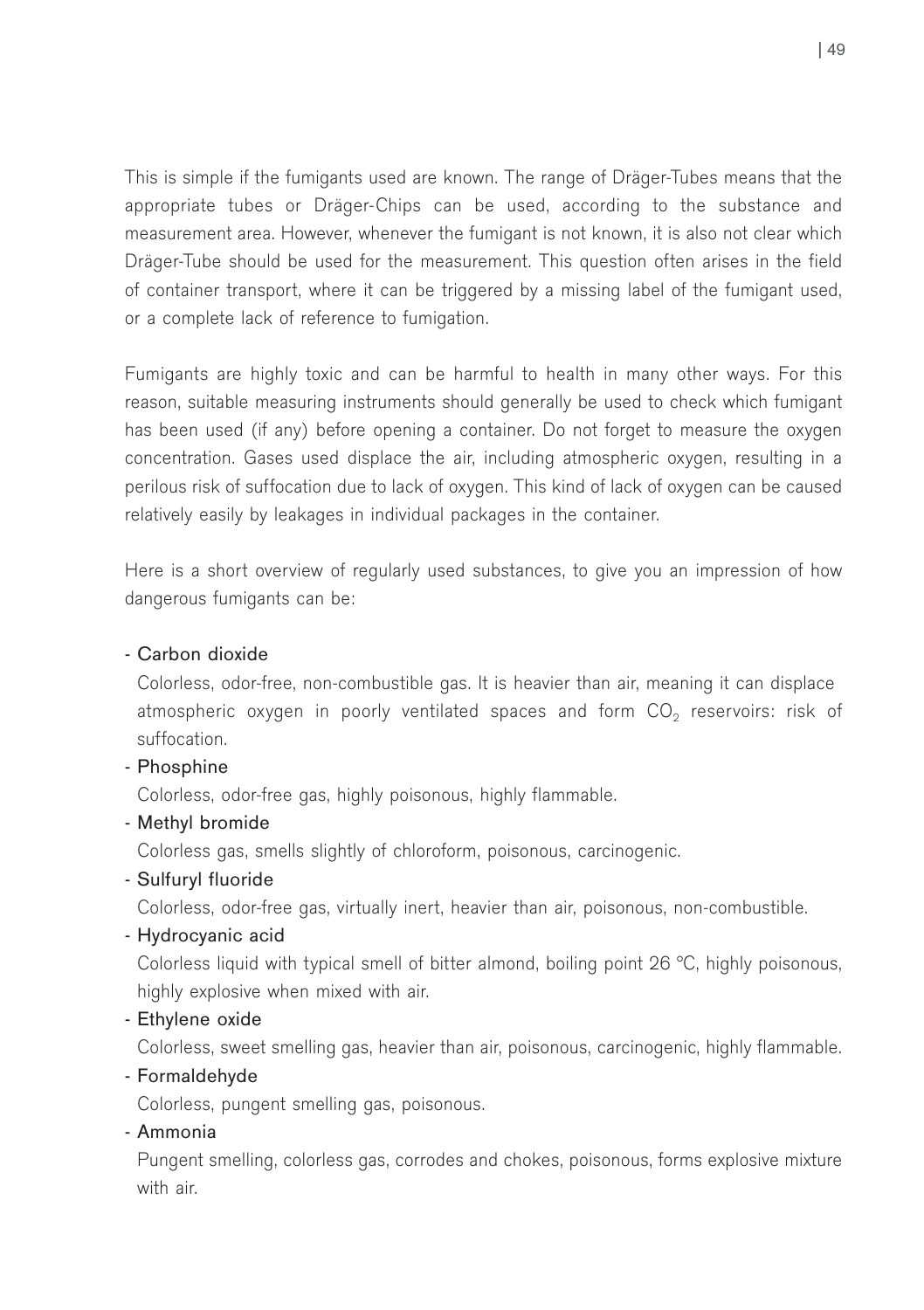#### Performing measurements

If the fumigant is known, the corresponding Dräger-Tube is selected and the measurement is executed. Depending on the concentration determined, the room can then be entered or the container opened. If the measured concentration is too high, it is ventilated and a new measurement is taken in order to be able to release the room or container. The measurement of fumigants in containers should only take place when the container is still

closed. To do this, the Dräger probe (Order No.: 83 17 188) is inserted through the rubber seal of the container door. In doing this, the Dräger probe causes the rubber seal of the container door to bulge at its lowest point, and the probe is pushed as far as possible into the container. The Dräger-Tubes are prepared for the measurement, and are connected to the probe. The pump strokes required for the measurement are then executed using the Dräger-Tube pump.



Measurement in front of the container door

4324-2003 ST-4324-2003

If the fumigant used is not known, we recommend using the Simultaneous Test-Sets for fumigation

to determine which fumigant was used. The Simultaneous Test-Sets allow you to measure five fumigants at the same time:

- Ammonia
- Methyl bromide
- Hydrocyanic acid
- Phosphine
- Formaldehyde
- or ethylene oxide instead of ammonia



Measurement using the probe

If the Simultaneous Test-Set displays one or more gases, the container is ventilated with air before being entered, and the concentrations of the corresponding gases are then tested again with individual tubes.

In addition, the following Dräger-Tubes are used for measuring sulfuryl fluoride, ethylene oxide and carbon dioxide: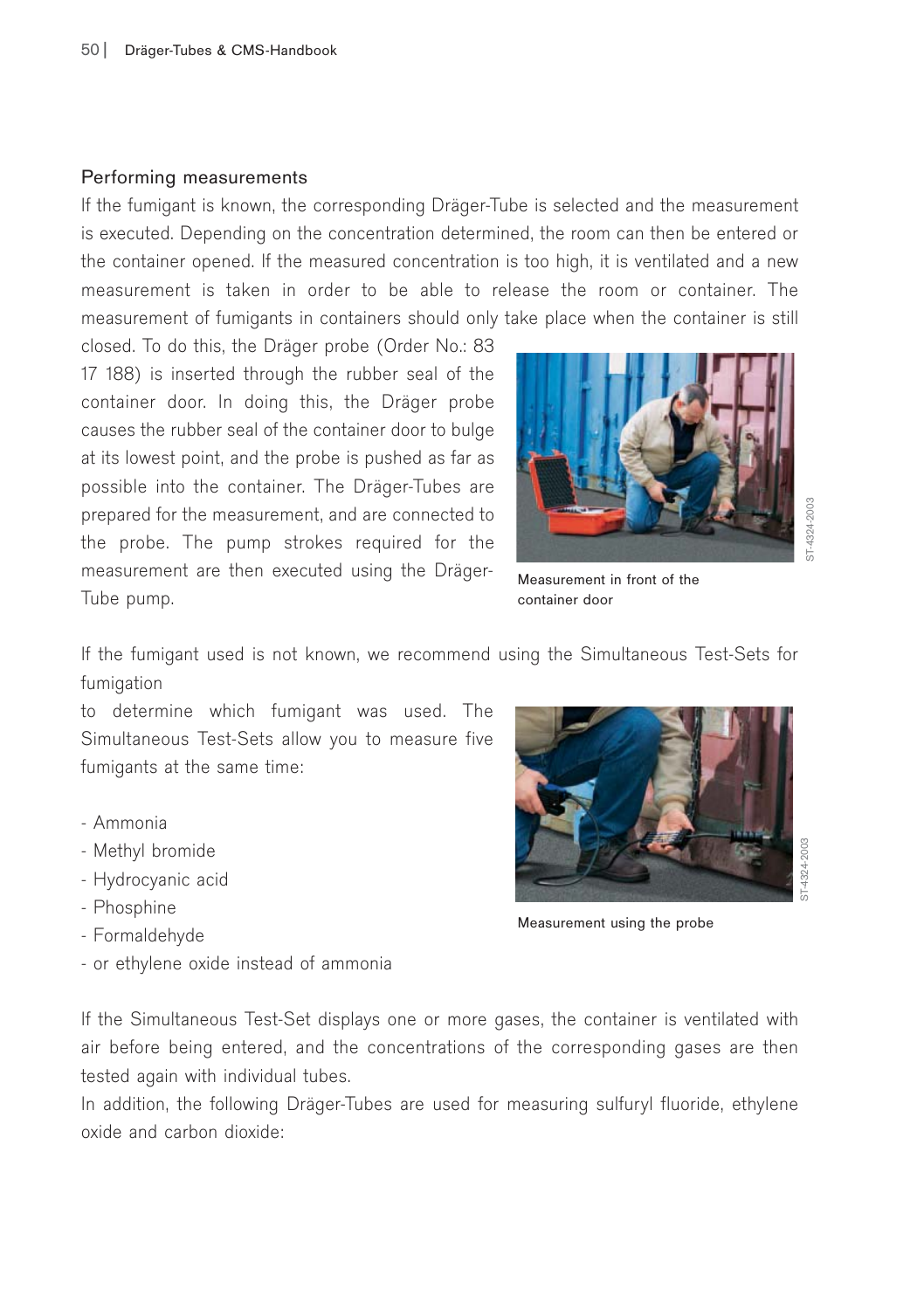| Sulfuryl fluoride | 1/a       | measurement range                  |  | 1 to 5 ppm  |
|-------------------|-----------|------------------------------------|--|-------------|
| Ethylene oxide    | 1/a       | measurement range                  |  | 1 to 15 ppm |
| Carbon dioxide    | $0.1\%/a$ | measurement range 0.1 to 6 Vol. -% |  |             |

We recommend using the Dräger Pac 7000 with an electro-chemical sensor for measuring oxygen (measuring range 0 – 25 Vol.-%). It is particularly small and handy.

If the concentration of carbon dioxide is to be measured at the same time, the Dräger X-am7000 can be used, as this has an IR-CO<sub>2</sub> sensor (measurement range  $0 - 5$ or  $0 - 100$  Vol.-%). This is the best sensor for this type of  $CO<sub>2</sub>$  measurement. In this measuring device an electro-chemical sensor (measuring range 0 – 25 Vol.-%) is used to measure oxygen.

Whenever a measurement is to be taken to determine risk of explosion, note that catalytic ex-sensors in an inert atmosphere (e. g. caused by the leakage of inert gases) do not work. You need atmospheric oxygen for the measurement. In this case, the Dräger X-am 7000 should be used with an infrared ex-sensor.

# 2.12 Determination of Volatile Contaminants in Liquid Samples

The Dräger Liquid Extraction method (DLE) is used for the determination of volatile contaminants in water. The measurement basically consists of two steps:

- the extraction of the contaminant
- the measurement of the contaminant

During the extraction process, the contaminant in the water sample is transferred from the liquid phase into the gas phase. A 200 ml sample of water is poured into a specially calibrated gas washing bottle. An activated charcoal tube is attached to the inlet of the bottle to prevent any airborne contaminants from entering the water during the test. The Dräger-Tube is attached to the outlet of the bottle and a specific volume of air is drawn through the water sample. The porous frit in the bottle produces a high number of small air bubbles in the water which extract the contaminant as they break at the surface. The extracted contaminant is measured from the headspace of the bottle in the Dräger-Tube.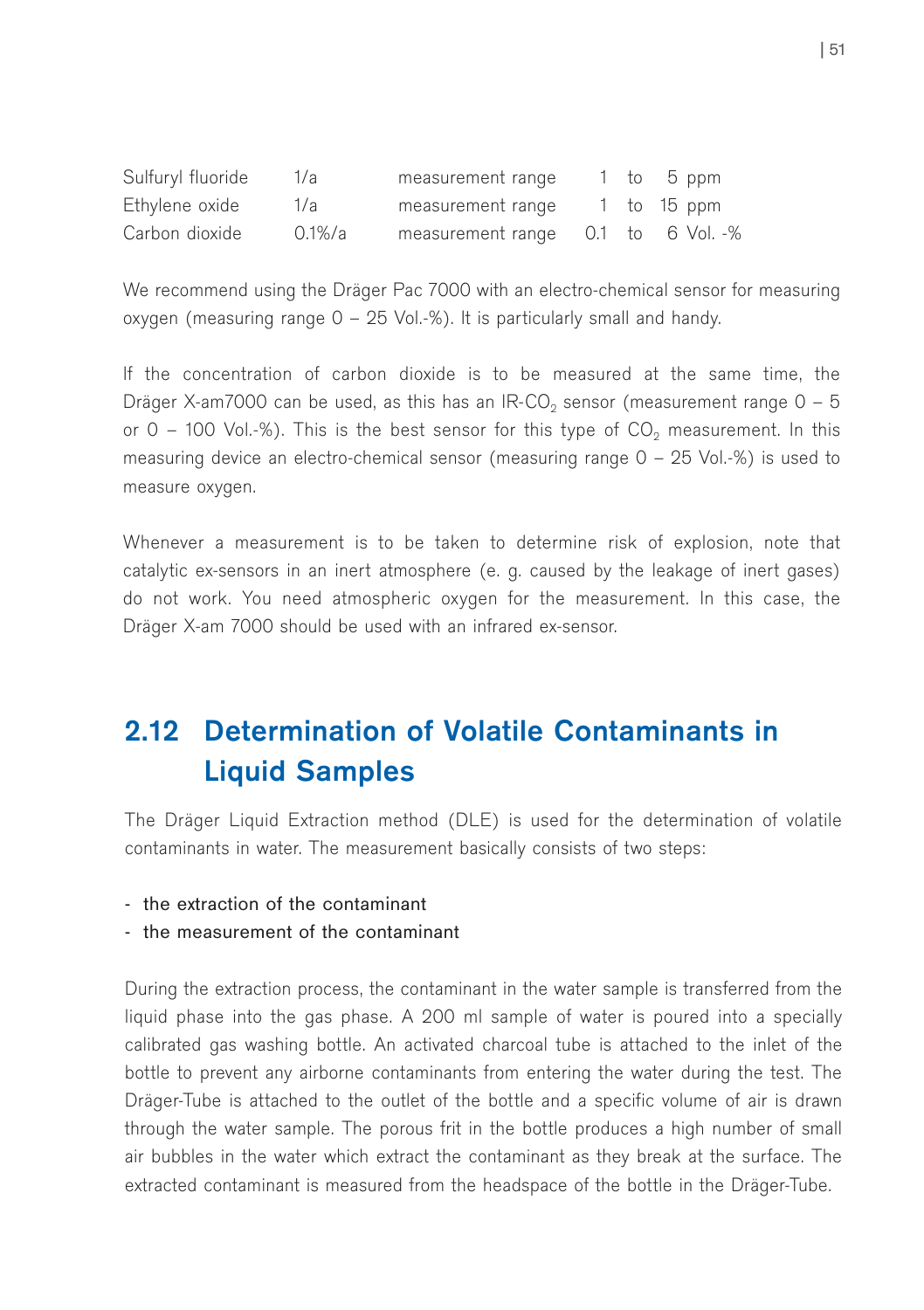### 5. Data and Tables

# 5.1 Dräger-Tube Measurement System

## 5.1.1 Explanation to the Data about Dräger-Tubes

### Dräger-Tube

The name, type designation and part number of the Dräger-Tube are given. The name of the tube indicates the particular contaminant that the tube has been calibrated to measure. The type designation consists of numbers and of a letter. As a general rule, the number indicates the lower end of the measuring range (in ppm, mg/m3, mg/L or Vol.-%). The letter following the number designates some change to the tube, typically the result of some improvement by further development (e. g. the Dräger-Tube Acetone 100/b). To characterise the Dräger-Diffusion-Tubes with direct indicationg, the letter "D" is addaed (e. g. the Dräger-Diffusion-Tube Ammonia 20/a-D).

### Standard Measuring Range

The standard measuring range is calibrated at 20 °C and 1013 hPa (i. e. 1013 mbar). Accordingly, the number of pump strokes for the short-term tubes and the sampling time intervals for the diffusion tubes must be observed.

The instruction sheet packaged with each box of Dräger-Tubes should be consulted for all pertinent details. Furthermore, the measuring range for the Dräger-Tubes for short-term measurement is valid only when the Dräger-Tubes are used in conjunction with a Dräger-Tube pump.

#### Number of Strokes (n)

The number of pump strokes listed for a given short-term Dräger-Tube reflects the calibrated sample volume necessary for a given measuring range, using the Dräger-Tube pump.

For the Dräger-Tubes with a printed scale (i .e. scaled tubes), only the number of strokes which relate directly to the numerical values of the scale are given. For color intensity tubes (i. e. color match tubes), the highest and lowest number of strokes necessary to obtain a certain discoloration (i. e. determine the concentration) are indicated.

### Time for Measurement

The average time for the completion of one measurement, related to the standard measuring range is given in seconds or minutes.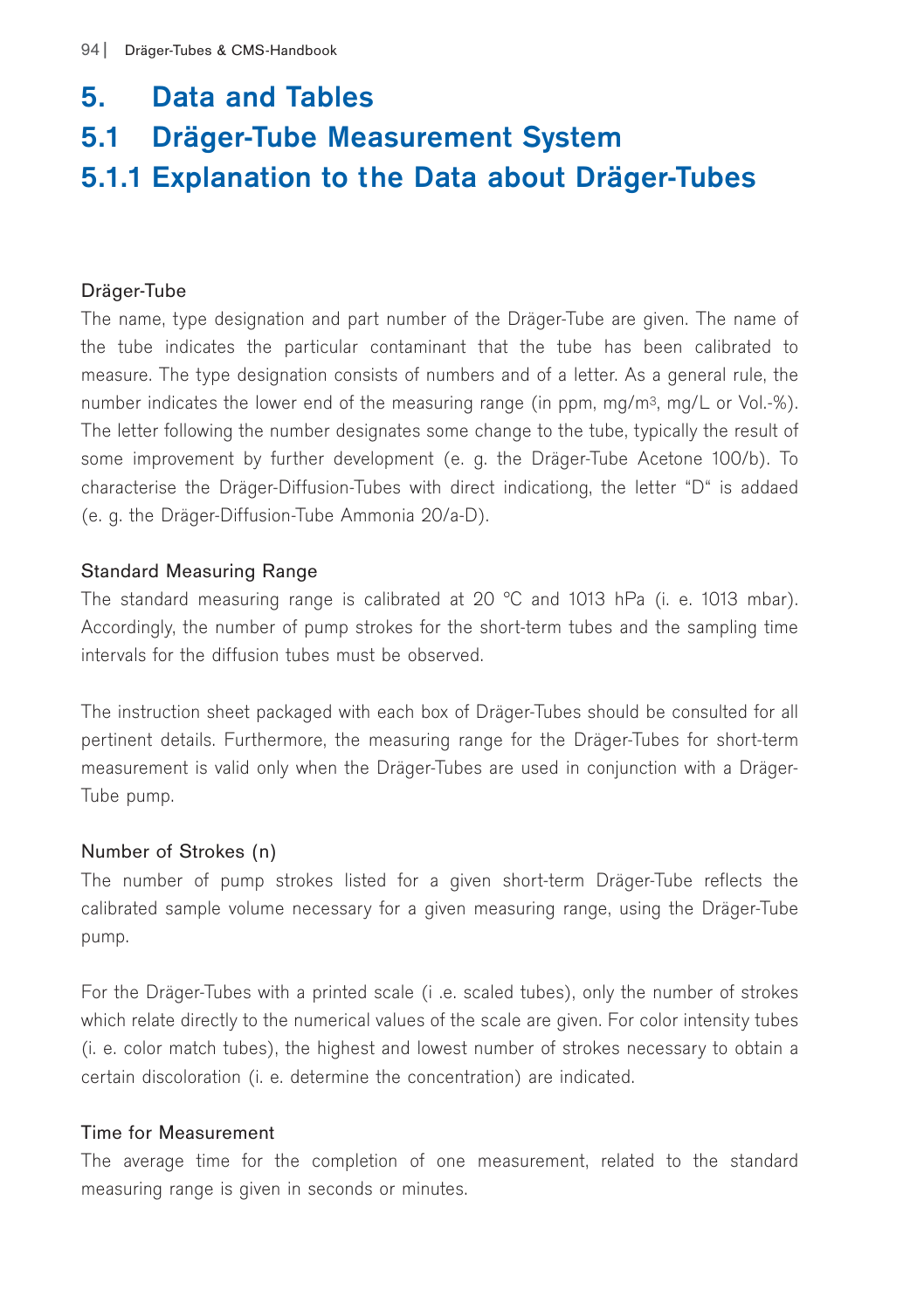### Standard Deviation

The standard deviation is a measure of the incidental deviations of the indicated values from their mean value. The standard deviation, which is actually a coefficient of variation (i.e. relative standard deviation), is given as a percentage and relates to the mean value. According to the first confidence interval 1  $\sigma$ , as it applies to Dräger-Tubes, 68.3 % of all measured values are within this standard deviation range.

| For example:                |                |  |  |
|-----------------------------|----------------|--|--|
| Mean value                  | 500 ppm        |  |  |
| Standard Deviation          | 50 ppm         |  |  |
|                             | $50 \cdot 100$ |  |  |
| Relative standard deviation | $= 10 \%$      |  |  |
|                             |                |  |  |

### Color Change

The color of the indicating layer in the unused Dräger-Tube and the expected color change of the indicating layer in the presence of the particular contaminant is given (e. g. white  $\rightarrow$ brownish green) as well as with a colored photo.

### Attention:

Differences in the color of the printed photo and the real tube are possible due to variations of the printing process!

### Ambient Operating Conditions

The measuring range of a Dräger-Tube is influenced by the ambient temperature and humiditiy. The recommended temperature range is given in degree centigrade and the absolute humidity limits are given in mg  $H<sub>2</sub>O/L$ . Dräger-Tubes are calibrated at an atmospheric pressure of 1013 hPa (i. e. 1013 mbar). To correct for the influence of pressure, the value read from the tube scale must be multiplied by the following correction factor:

1013 hPa

 $Correction$  Factor  $=$   $-$ 

actual atmospheric pressure in hPa

### Reaction Principle

The reaction principle lists the basic reactants and the products of the reaction.